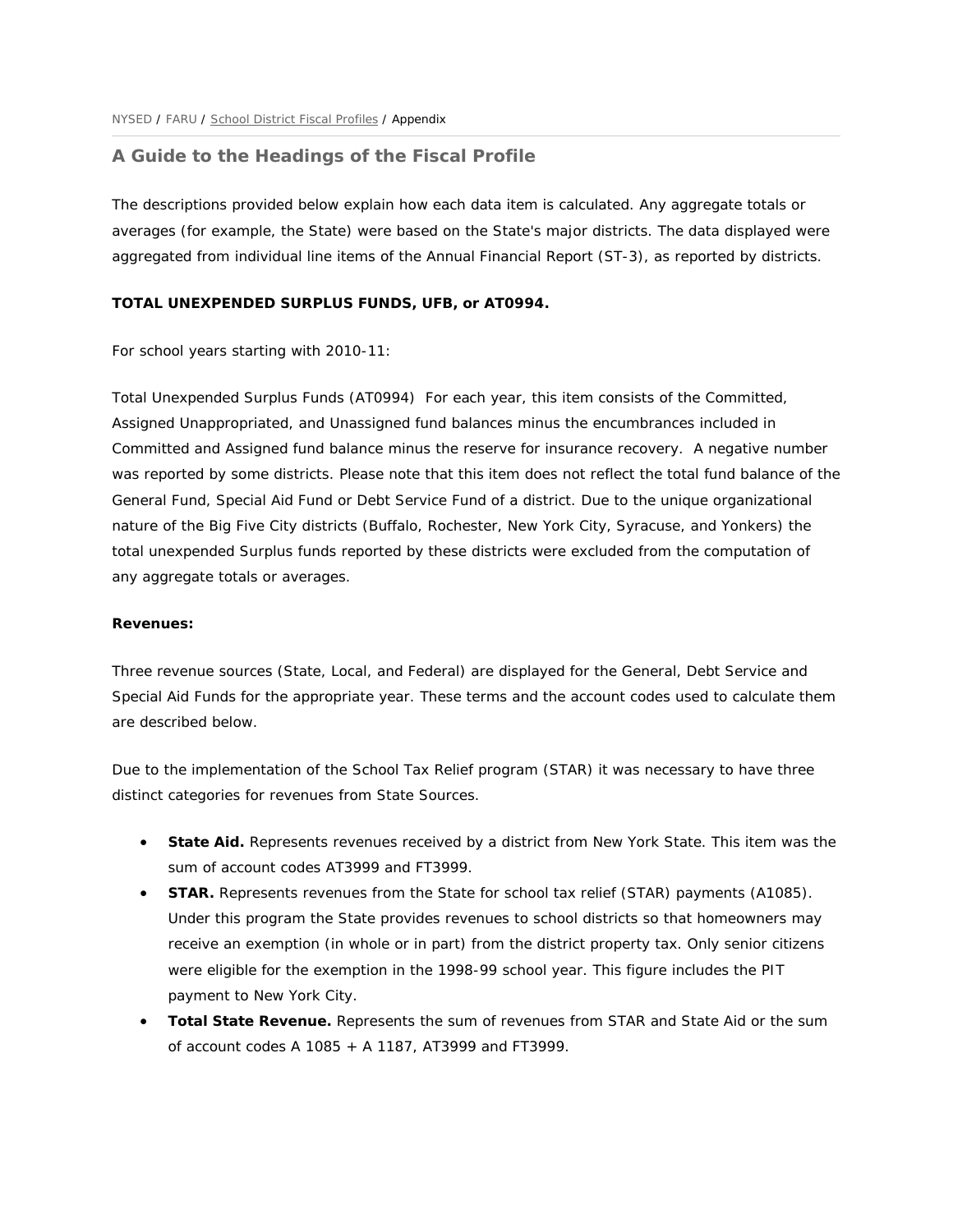**Local Revenue.** The calculation for local revenue was: grand total General Fund revenues, interfund transfers, and proceeds of long term debt (AT5999) plus total revenues and interfund transfers for the Debt Service Fund (VT5599) plus total local revenues for the Special Aid Fund (FT2999) plus interfund transfers to the Special Aid Fund (F5031 in 1991-92 and FT5059 in other years) minus the sum of the following items: revenues from State sources (AT3999 + FT3999 + STAR); revenues from Federal sources for the General Fund (AT4999); proceeds from the advance refunding of bonds (V5791); proceeds current refund bonds (V5792); interfund transfers for debt service (A5050); interfund transfers from the General Fund to the Special Aid Fund (A9901.95); interfund transfer from the General Fund to the Debt Service Fund (A9901.96).

Since the Fiscal Profiles consolidate revenues from different funds, subtractions concerning several interfund transfers were required to avoid double counting. These subtractions are not necessary when the General Fund, Debt Service Fund and Special Aid Fund are treated separately. Some districts reported negative expenditures for at least one of the interfund transfers.

 were calculated as: Federal aid payments applicable to the General Fund (AT4999); plus, Federal **Federal Revenue.** This item consists of revenues from the Federal government. The data displayed revenues to the Special Aid Fund (FT4999).

**Total Revenue.** The grand total displayed represents the total revenues raised by a district for the General Fund, Special Aid Fund and Debt Service Fund. The following calculation for grand total was used: grand total General Fund revenues, interfund transfers, and proceeds of long term debt (AT5999) plus total revenues and interfund transfers for the Debt Service Fund (VT5599) plus total revenues from Federal sources for the Special Aid Fund (FT4999) plus total revenues from local sources for the Special Aid Fund (FT2999) plus revenues from State sources for the Special Aid Fund (FT3999) plus interfund transfers from the Special Aid Fund (FT5059 for 1992-93 through 1995-96) minus interfund transfers to the Special Aid Fund (A9901.95) minus transfers to the Debt Service Fund (A9901.96) minus interfund transfers for debt service (A5050) and minus V5791.

 This total may differ from other publications of the Department, since the Fiscal Profiles are based on major districts (eight or more teachers).

**State Aid/Total Revenues.** For each year, this item is calculated as the revenue for State Aid divided by the total revenues for that year with the result multiplied by 100 and rounded to two decimal places. (The dollar values used in this calculation are displayed in Table 1). Prior to 2014-15, this item was State Aid divided by the total expenditures.

 implemented in the 2001-02 school year. This item is calculated as the revenue from STAR divided by **STAR/Total Revenues.** STAR was partially implemented in the 1998-99 school year and fully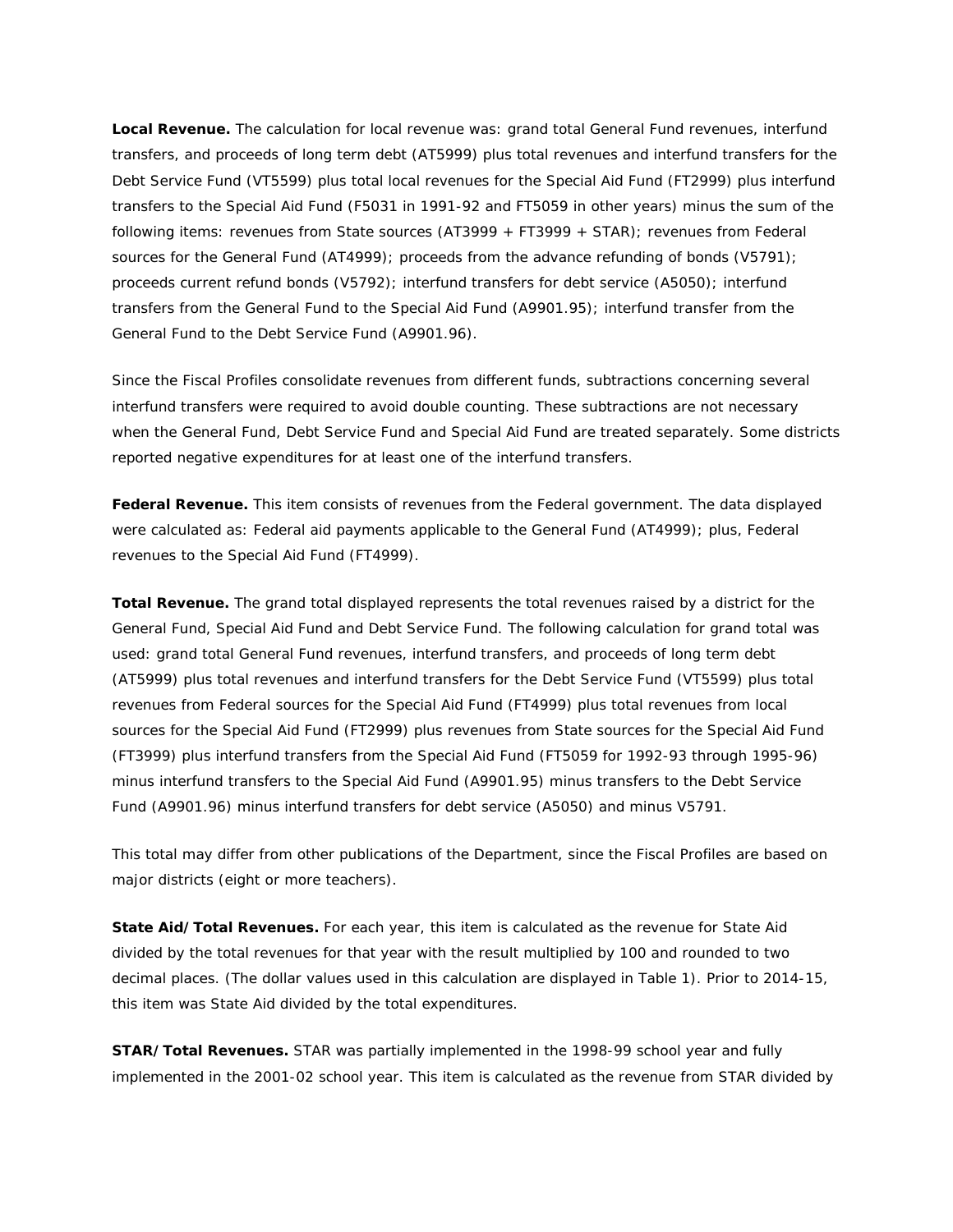the total revenue for that year with the result multiplied by 100. Prior to 2014-15, this item was Star divided by the total expenditures.

**State Aid/Total Revenues.** For each year, this item is calculated as the total revenue from State revenue (including STAR) divided by the total expenditures for that year with the result multiplied by 100 and rounded to two decimal places. (The dollar values used in this calculation are displayed in Table 1). Prior to 2014-15, this item was State revenue divided by the total expenditures.

### Back to the top

### **EXPENDITURES (GF, SAF, DSF):**

It is important to note that the ST-3 is a fiscal accounting document, not an educational program document. Although the intent of the ST-3 is to provide a uniform statement of the revenues and expenditures of districts, the possibility exists that school districts will not identically interpret the instructions and may account for similar expenditures in different account codes.

The terms and the account codes used to calculate the expenditure categories are described below. Each of the codes shown below were used in at least one of the years.

**Board of Education.** This item consists of expenditures related to the Board of Education. The data displayed were the sum of expenditures for: 1) the board of education, the district clerk's office, and the district meeting (AT1099.0); 2) auditing services (A1320.0); 3) the treasurer's office (A1325.0); 4) the tax collector's office (A1330.0); 5) legal services (A1420.0); and 6) the school census (A8070.0).

 **Central Administration.** This item consists of expenditures for central administration. Data displayed were the sum of expenditures for: 1) the chief school officer (A1240.0); 2) the business office  $(A1310.0)$ ; 3) the purchasing office  $(A1345.0)$ ; 4) the personnel office  $(A1430.0)$ ; 5) the records management officer (A1460.0); 6) public information and services (A1480.0); 7), special items salaries (A1710.1) special items contractual (A1710.4) indirect costs and other unclassified expenditures (FT1998.0) and fees for fiscal agents (A1380.4 and V1380.4).

## **INSTRUCTIONAL EXPENDITURES (EXCLUDING FRINGE BENEFITS):**

The eight broad categories described immediately below (Teacher Sal to Other Instr Exp) constitute instructional expenditures.

**Teacher Salaries.** Expenditure data displayed under Teacher Salary were calculated as the sum of codes A2110.11, A2110.12, A2110.12\_4-6, A2110.13, A2110.14, A2250.15, A2280.15, A2330.15,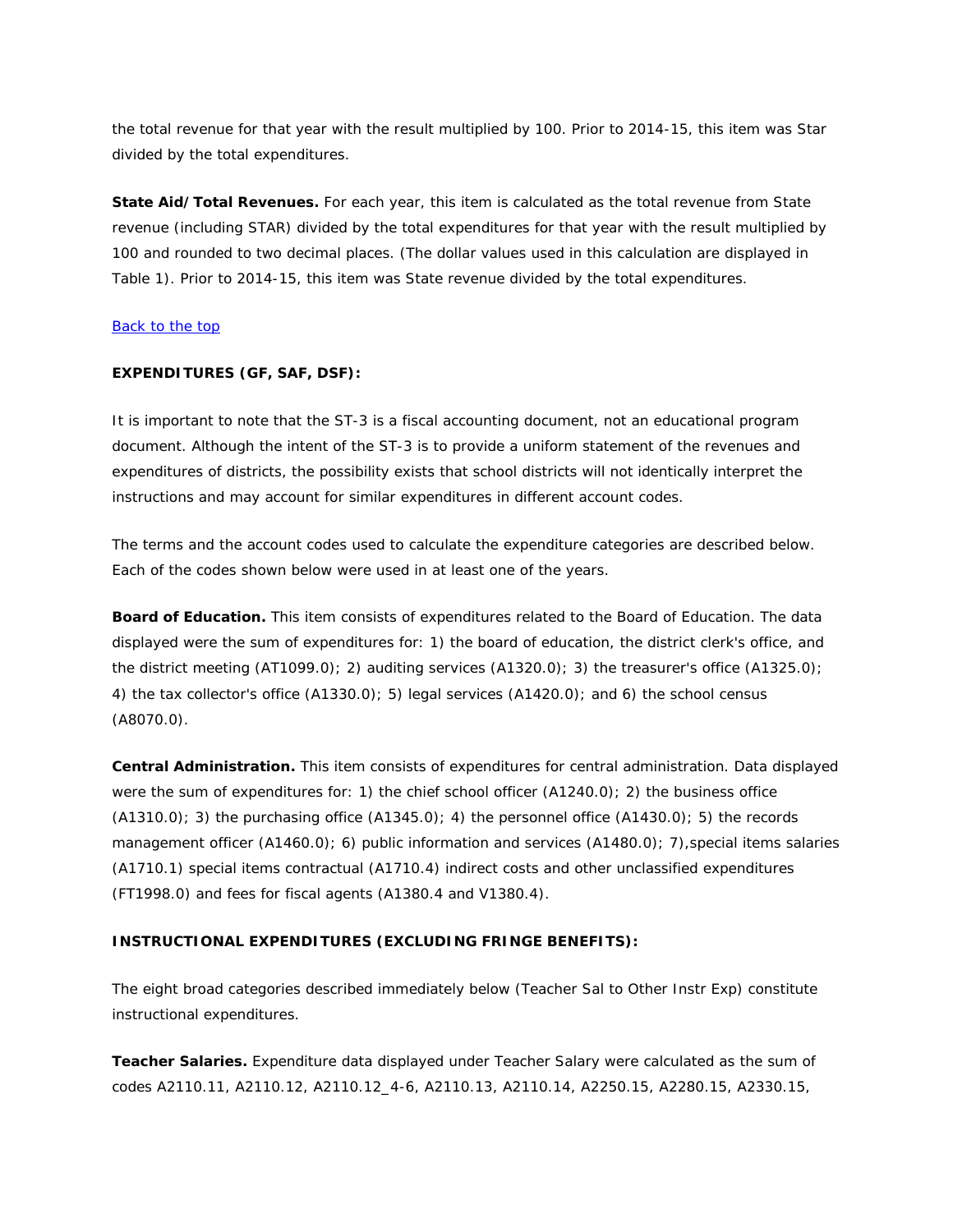F2110.15, F2250.15, F2253.15, F2330.15 and F2340.15. This item was intended to represent the salaries paid to K-12 teachers. This classification scheme is not perfect, since the .15 codes may include salary expenditures for certified personnel who are not necessarily teachers. This classification, however, does provide a reasonable approximation of total salary expenditures for K-12 teachers from the General Fund and Special Aid Fund.

**Instructional Salaries for Pupil Personnel Services.** This item consists of General Fund and Special Aid Fund instructional salaries for pupil personnel services. The data displayed were calculated as the sum of account codes A2805.15, A2810.15, A2815.15, A2820.15, A2825.15, A2830.15, F2805.15, F2810.15, F2815.15, F2820.15, F2825.15, and F2830.15.

**Curriculum Development and Supervision.** This item consists of General Fund and Special Aid Fund expenditures for: 1) curriculum development and supervision (instructional salaries); and, 2) supervision of regular and special schools (instructional salaries). The data displayed were calculated as the sum of account codes A2010.15, A2020.15, A2040.15, F2010.15, F2020.15, and F2040.15.

**BOCES Instructional Services.** This item consists of General Fund and Special Aid Fund expenditures of districts for instructional program services provided by a Board of Cooperative Educational Services (BOCES). The data displayed were calculated as the sum of account codes: A2010.49, A2020.49, A2060.49, A2070.49, , A2110.49 (ELL), A2110.49 (Non ELL), A2250.49, A2280.49, A2330.49, A2330.49 (NON BOCES) A2330.49 (CVEEB), A2610.49, A2620.49, A2630.49, A2805.49, A2810.49, A2815.49, A2820.49, A2825.49, A2830.49, A2855.49, F2010.49, F2020.49, F2060.49, F2070.49, F2110.49, F2250.49, F2251.49, F2252.49, F2253.49, F2330.49, F2340.49, F2510.49, F2610.49, F2620.49, F2630.49, F2805.49, F2810.49, F2815.49, F2820.49, F2825.49 and F2830.49. Please note that this category does not include all services provided by a BOCES to a district.

**Tuition 1, Paid To Other School Districts Excluding Special Acts.** This item consists of tuition paid to other New York State school districts (excluding Special Act Districts). The data displayed were calculated as the sum of account codes A2110.471, A2250.471, A2280.471, A2330.471, F2250.471, F2251.471, F2252.471, and F2253.471. Comparison across years should be made carefully. Districts were not required to account for tuition charges by type of district until the 1991-92 school year. Major expenditure differences sometimes exist between the two tuition categories, which may not be reflective of changed practices by districts but rather reflect better understanding of a change in accounting procedures which first occurred for the 1991-92 school year.

 **Tuition 2, All Other.** This item represents any expenditures for tuition, which was not reflected in the Tuition 1 category. The data displayed were calculated as the sum of account codes A2110.472, A2250.472, A2280.472, A2330.472, F2250.472, F2251.472, F2252.472, F2253.472, F2254.474 and F2254.475. Major expenditure differences sometimes exist between the two tuition categories, which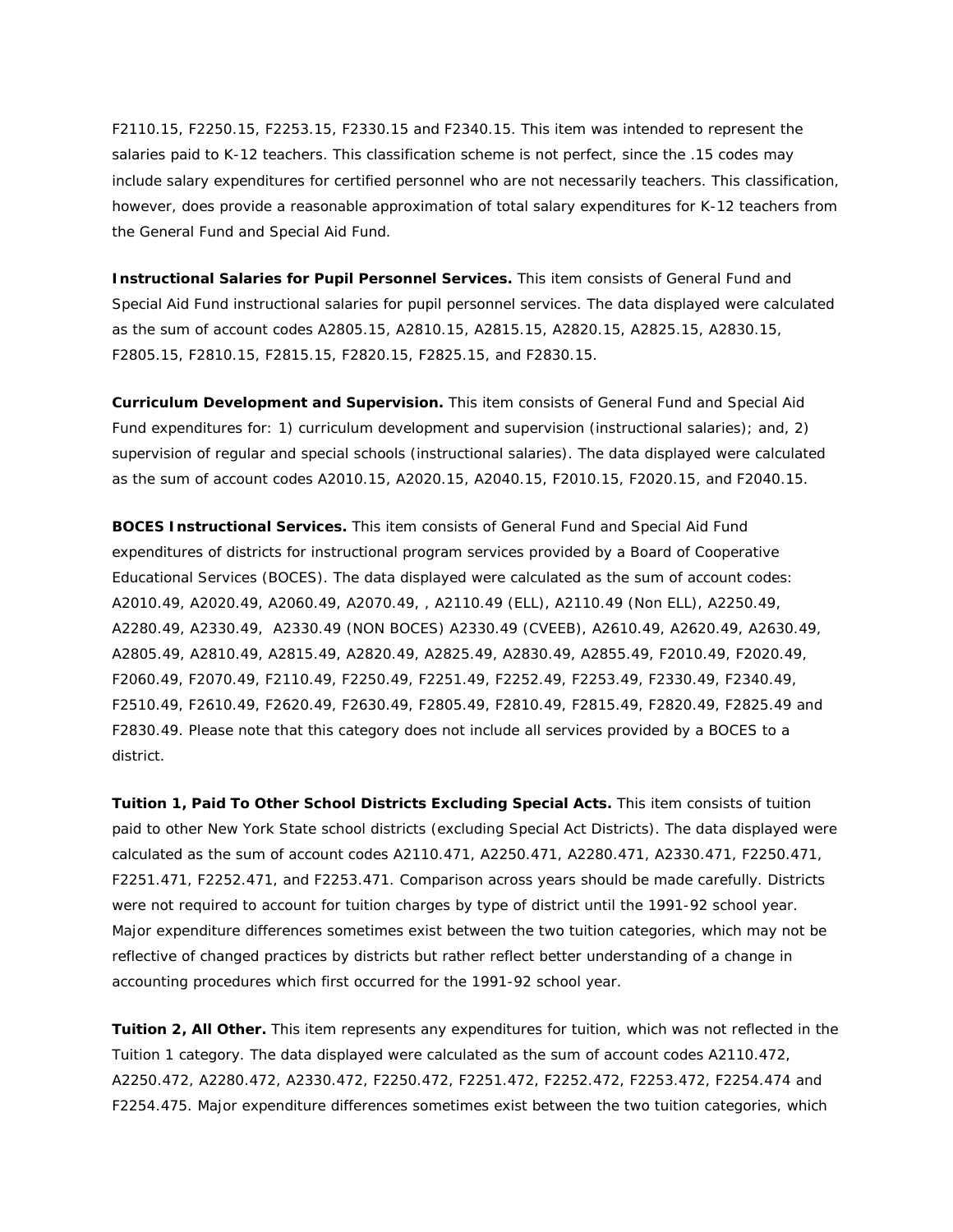may not be reflective of changed practices by districts but rather reflect better understanding of a change in accounting procedures which first occurred for the 1991-92 school year.

**Other Instructional Salaries.** This item consists of General Fund and Special Aid Fund salary expenditures for individuals providing services to the instructional program of a district that have not been included in the salary categories previously defined (e.g., prekindergarten teachers, librarians, media specialists, paraprofessionals, teacher aides, secretaries and other support staff). The data displayed were calculated as the sum of A2010.16, A2020.16, A2040.16, A2060.15, A2060.16, A2070.15, A2070.16, A2110.10, A2110.16, A2250.16, A2280.16, A2330.16, A2610.15, A2610.16, A2620.15, A2620.16, A2630.15, A2630.16, A2805.16, A2810.16, A2815.16, A2820.16, A2825.16, A2830.16, A2850.15, A2850.16, A2855.15, A2855.16, F2010.16, F2020.16, F2040.16, F2060.15, F2060.16, F2070.15, F2070.16, F2110.16, F2250.16, F2251.15, F2251.16, F2252.15, F2252.16, F2253.16, F2330.16, F2340.16, F2510.15, F2510.16, F2610.15, F2610.16, F2620.15, F2620.16, F2630.15, F2630.16, F2805.16, F2810.16, F2815.16, F2820.16, F2825.16, and F2830.16.

**Other Instructional Expenditures.** This item consists of all other expenditures for the instructional program, which were not included in the instructional categories defined above. It includes expenditures associated with the instructional program excluding salaries (for example, expenditures for supplies, materials, equipment, interscholastic athletics, and co-curricular activities). The emphasis on technology and payments to charter schools have increased expenditures in this area. The data displayed were calculated as the sum of instructional expenditures from the General Fund (AT2999.0) plus instructional expenditures from the Special Aid Fund (FT2999.0,) minus the sum of the expenditures displayed for "Teacher Salaries", "PPS Instructional Salaries", Curriculum Development/Supervision", "BOCES Instructional Expense", "Other Instructional Salaries", "Tuition 1", "Tuition 2", and minus expenditures for Special Aid Fund employee benefits reported for account codes classified as instructional (the sum of F2010.8, F2020.8, F2040.8, F2060.8, F2070.8, F2110.8, F2250.8, F2251.8, F2252.8, F2253.8, F2330.8, F2340.8, F2510.8, F2610.8, F2620.8, F2630.8, F2805.8, F2810.8, F2815.8, F2820.8, F2825.8, and F2830.8).

**Community Service.** This item consists of General Fund and Special Aid Fund expenditures for community services which include: recreational programs (including transportation) sponsored by the board of education; youth programs approved by the State Division for Youth; facilities used for meetings of citizens, parent-teacher associations, lectures and other civic activities; and, job training partnership expenditures. The data displayed were calculated as the sum of account codes A7140.0, A7310.0, A8060.0 and FT8099.0 minus employee benefits associated with community services in the Special Aid Fund (the sum of account codes F6293.8, F6320.8, F6322.8, and F8060.8).

 **Operation & Maintenance.** This item consists of General Fund and Special Aid Fund expenditures for the operation and maintenance of plant plus repair reserve expenditures. The data displayed were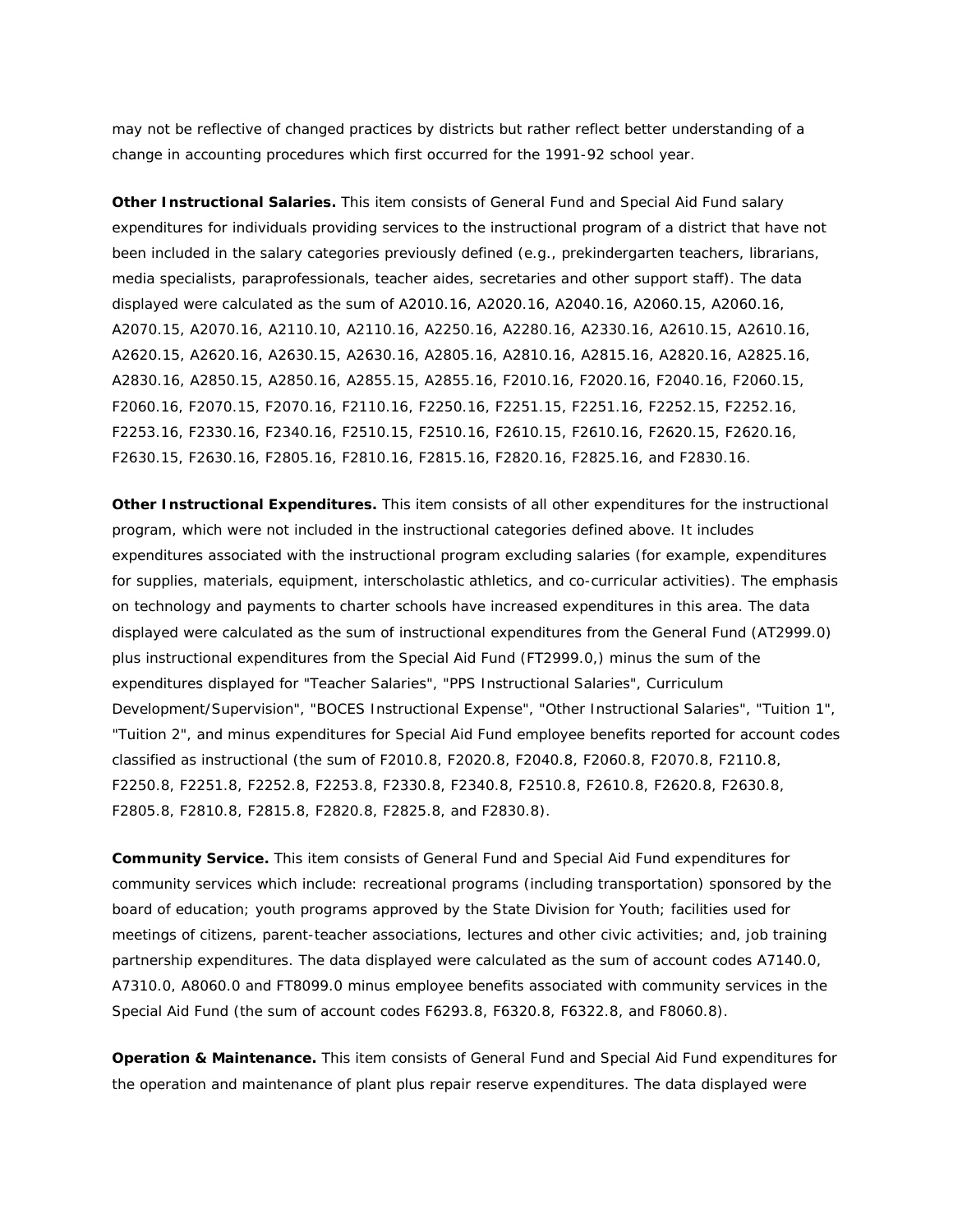calculated as the sum of account codes A1620.0, A1621.0, F1620.0, and F1621.0 minus the sum of account codes F1620.8 and F1621.8.

### Back to the top

# **UNDISTRIBUTED**

Undistributed expenditures include expenditures for: employee benefits; central storeroom; central printing and mailing; central data processing unit; unallocated insurance premiums; school association dues; judgments and claims; refund of real property taxes; administrative charges of a Board of Cooperative Educational Services; and expenditures which cannot be charged to any functional classification. The table shows undistributed expenditures by four categories. The categories are:

**Teacher Retirement (General Fund).** This item represents payments made for individuals belonging to a teacher retirement system (account code A9020.8. Some districts report a negative number for this item.

**Health.** This item consists of district expenditures from the General Fund for hospital, medical and dental coverage for employees (account code A9060.8).

**Other Fringe Benefits.** This item represents employee benefits excluding teacher retirement and health insurance funded through the General Fund and Special Aid Fund. The data displayed were calculated as the sum of A9010.8, A9030.8, A9040.8, A9045.8, A9050.8, A9055.8, A9070.8, A9089.8, F1620.8, F1621.8, F2010.8, F2020.8, F2040.8, F2060.8, F2070.8, F2110.8, F2250.8, F2251.8, F2252.8, F2253.8, F2330.8, F2340.8, F2510.8, F2610.8, F2620.8, F2630.8, F2805.8, F2810.8, F2815.8, F2820.8, F2825.8, F2830.8, F5510.8, F5511.8, F6293.8, F6320.8, F6322.8, and F8060.8. Some districts reported negative expenditures for one or more of the account codes listed above.

**Total Fringe Benefits.** The sum of Teacher Retirement, Health, and Other Fringe Benefits.

**Other Undistributed.** This item (Other Undistributed) consists of General Fund expenditures for items such as:1) central storeroom; 2) central printing and mailing; 3) central data processing; 4) special items (includes school association dues, judgments and claims, assessments on school property, tax refunds, BOCES administrative charges, and unclassified); 5) expenditures from other reserves; and 6) unallocated insurance. The data displayed were the sum of account codes A1660.0, A1670.0, A1680.0 and AT1998.0 less A1710.4.

**Other (Includes Interfund Transfers).** The data displayed were calculated as the sum of account codes A9901.93 (transfer to the School Food Service Fund), A9950.9 (transfer to Capital Funds) and F9901.9. Some districts may have negative numbers displayed for this item, since they reported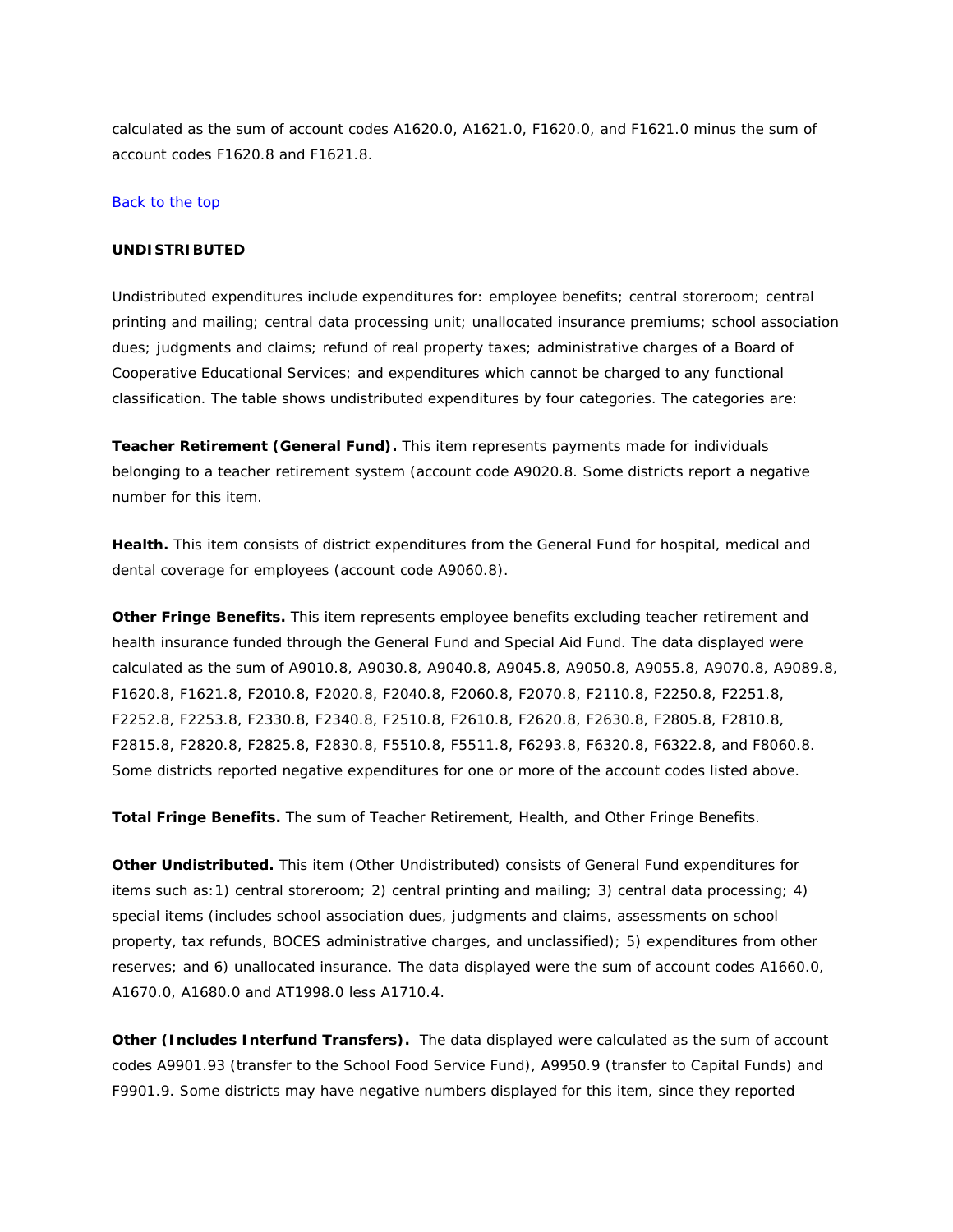negative expenditure data for one or more of these transfers. Prior to the 1998-99 school year, Account Code F9901.9 was used exclusively for interfund transfers from the Special Aid Fund to the General Fund and was not included in this expenditure category. Beginning in 1998-99, F9901.9 is to be used for any interfund transfer from the General Fund. After consulting with others, it was decided that beginning with the 1998-99 school year F9901.9 would be included in Other Expenditures.

**Expenditure Subtotal.** For each year, this item is calculated as the sum of the expenditures for the categories described above.

**Transportation.** Data displayed under this item consist of General Fund and Special Aid Fund expenditures for transportation (including bus purchases from current General Fund appropriations). Transportation expenditures are for transportation services, garage building (excluding capital expenditures), contract transportation and transportation provided by BOCES. Transportation expenditures displayed were calculated as the sum of account codes AT5599.0 and FT5599.0 minus account code F5510.8 and F5511.8.

**Debt Service Principle.** Expenditures charged to debt service include: principal and interest on longterm debt (which includes serial, statutory, term bonds and capital notes); installment purchase debt for public library, school construction, bus purchases, BOCES construction and other purposes; and, interest on short-term notes (which includes TANs, RANs, BANs, and Budget notes). Data displayed for this item represents expenditures for the payment of debt service principal. These payments were calculated as the sum of account codes AT9798.6, and V9798.6.

**Debt Service Interest.** Data displayed for this item represent expenditures for the payment of debt service interest. These payments were calculated as the sum of account codes AT9798.7 and V9798.7.

**Total Expenditures**. Beginning in 1998-99, F9901.9 is to be used for any interfund transfer from the General Fund. After consulting with others, it was decided that beginning with the 1998-99 school year F9901.9 would be an addition rather than a subtraction in the calculation of total expenditures. In addition, the Risk Retention Fund ceased to exist during this period.

This item represents the total expenditures charged by a district to the General, Debt Service, and Special Aid Funds. The calculation for 1998-99 and later was: grand total General Fund expenditures and interfund transfers (AT9999.0) plus the sum of: total Debt Service Fund expenditures (the sum of V1380.4, V9798.6 and V9798.7) total Special Aid Fund expenditures and interfund transfers (FT9999.0); and interfund transfer from the Special Aid Fund (F9901.9) minus the sum of: interfund transfer from the General Fund to the Special Aid Fund (A9901.95); and interfund transfer from the General Fund to the Debt Service Fund (A9901.96). Some districts reported negative expenditures for at least one of the transfers listed above. Totals may not add due to rounding.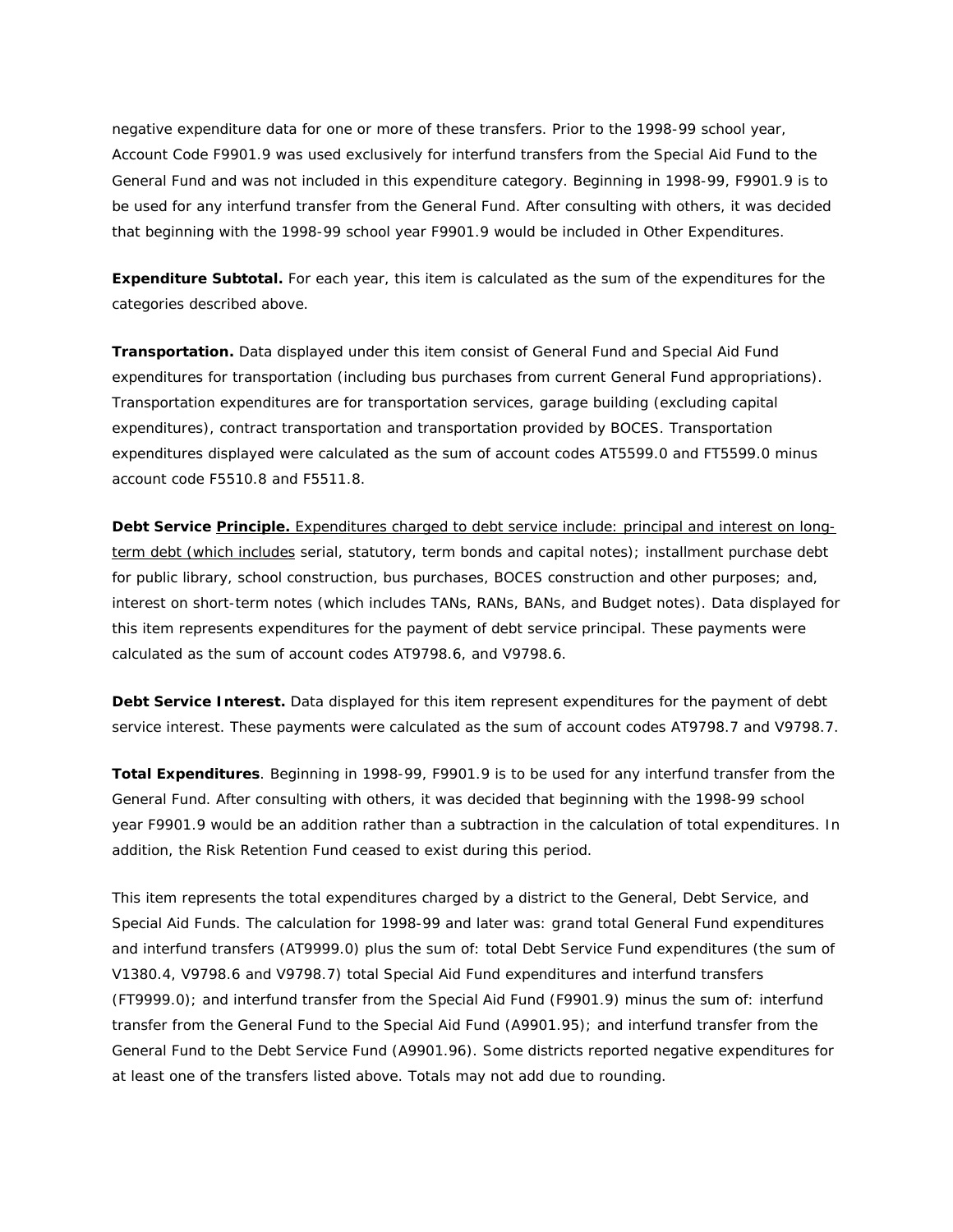**Total Unexpended Surplus Funds/Total Expenditures.** For each year, this item is calculated as the Total Unexpended Surplus Funds of the General Fund divided by the total expenditures for that year with the result multiplied by 100. The percents displayed for the State exclude the Big Five City districts (Buffalo, New York City, Rochester, Syracuse, and Yonkers).

**Revenue-Expenditures.** Total Revenue minus Total Expenditures.

**(Revenue-Expenditures)/Total Expenditures.** Total Revenue minus Total Expenditures all divided by Total Expenditures.

 **Duplicated Combined Adjusted Average Daily Membership (DCAADM).** This item is the pupil count used to calculate per pupil amounts for the revenue items and expenditure categories.

The pupil count is based on data from State aid worksheets and Basic Educational Data System (SIRS) forms. This pupil count is the best count of the number of students receiving their educational program at district expense. DCAADM includes the average daily membership (ADM) of students enrolled in district programs (including half-day kindergarten pupils weighted at 0.5); plus equivalent secondary attendance of students under 21 years of age who are not on a regular day school register plus dual enrolled ADA plus pupils with disabilities attending Boards of Cooperative Educational Services (BOCES) full time plus pupils with disabilities in approved private school programs including State schools at Rome and Batavia plus resident students for whom the district pays tuition to another school district plus incarcerated youth. Beginning with the 1999-2000 school year, pupils resident to the district but attending a charter school are included. Beginning with the 2007-08 school year, students attending full-day Pre-K are weighted at 1.0, 1/2 day Pre-K weighted at 0.5.

Since residents attending other districts were also included in the CAADM count of the receiving district, this pupil count is a duplicated count. The State total consists of the sum of the rounded pupil counts of each school district. Data Source: State Aid Management System.

**Revenue/Pupil.** Total revenue divided by DCAADM.

**Expenditure/Pupil.** Total expenditure divided by DCAADM.

Back to the top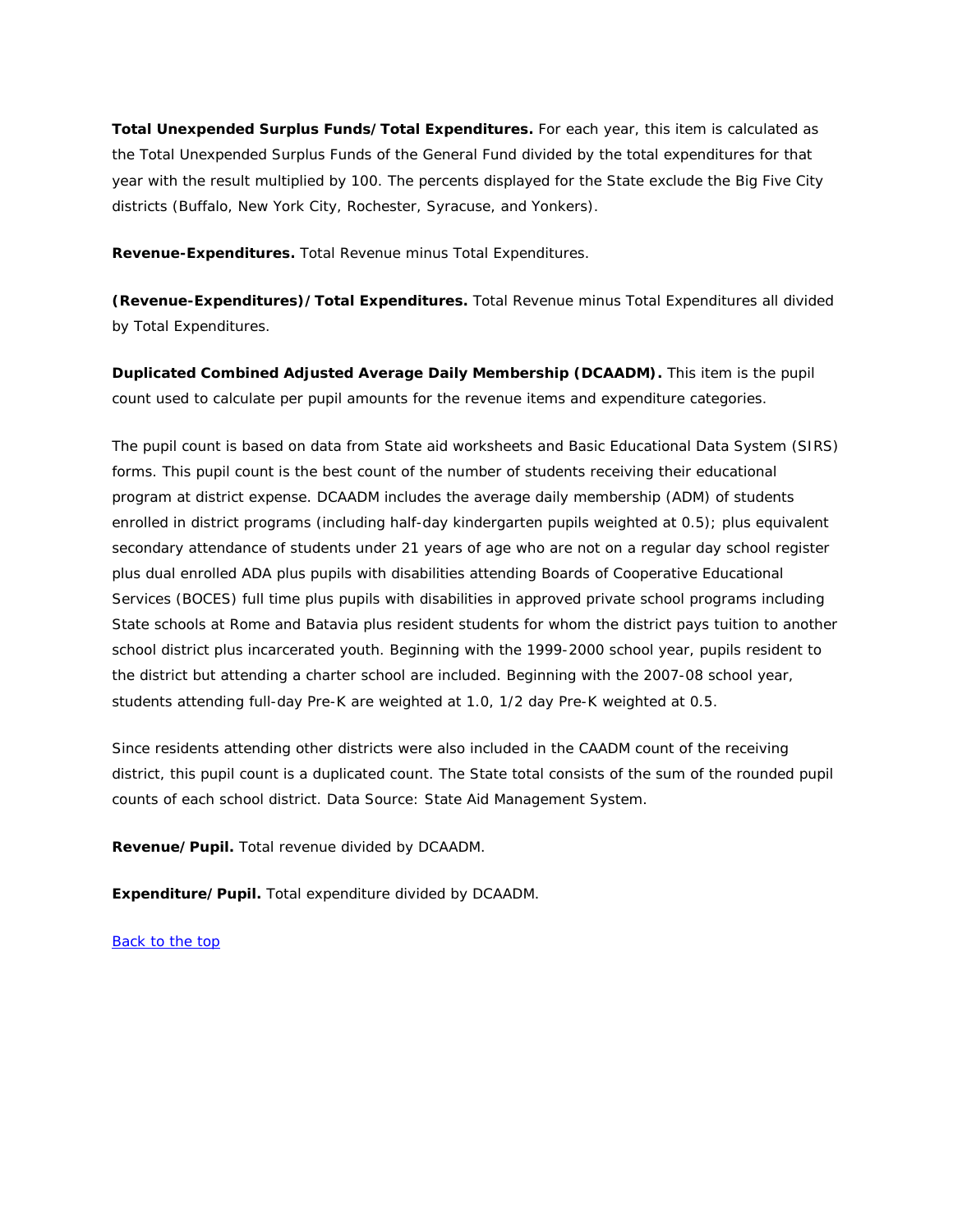## **FISCAL CHARACTERISTICS**

#### **WEALTH MEASURES**

 **Actual Value/TWPU.** Consists of the Actual Value (AV) of property per Total Wealth Pupil Unit (TWPU) used to distribute operating aid for the specified school year. The State average is established by legislation. Data Source: State Aid Management System.

**Income/TWPU.** Consists of the New York State Adjusted Gross Income per TWPU used to distribute operating aid for the specified school year. The State averages displayed were established by legislation. Data Source: State Aid Management System.

 Pupil Units is a weighted count based on the adjusted average daily attendance of K-12 pupils resident **Combined Wealth Ratio.** Aid is distributed based on a combined wealth ratio (CWR), which weights income and property wealth ratios equally. Separate wealth ratios were developed for full property value and income. Each wealth ratio was computed by dividing the district's wealth (AV or income)/TWPU by the State average wealth/TWPU as defined in law. The State average CWR is defined as equivalent to 1.0. Districts with a ratio greater than 1.0 were wealthier than the State average, while districts with a ratio of less than 1.0 had below average wealth. TWPU or Total Wealth in the district plus weightings for pupils with special educational needs, pupils with disabilities, and secondary school pupils; half-day kindergarten pupils are weighted at 0.5. The Pupil Wealth Ratio is equal to Actual Value of property divided by TWPU. Data Source: State Aid Management System.

**Salaries.** The sum of instructional and noninstructional salaries.

**Instructional Salaries.** The sum of Teachers Salaries, Instructional Salaries for Pupil Personnel Services, Curriculum Development and Supervision, BOCES Instructional Services and Other Instructional Services**.** 

**Instructional Fringe Benefits.** For each year, represents the estimated expenditures for fringe benefits for instructional personnel divided by total expenditures with the result multiplied by 100. Estimated fringe benefits for the instructional program were calculated as follows: the sum of all fringe or employee benefits divided by the sum of all salaries from the General, Debt Service, and Special Aid with the resulting ratio truncated to three decimal places. This ratio was multiplied by the sum of all expenditures classified as salaries for staff providing instructional services. Salaries for instructional services as displayed in Table1 include teacher salaries, pupil personnel instructional salaries, curriculum development and supervision instructional salaries, BOCES instructional expense and other instructional salaries. Salaries for noninstructional services were the sum of: A1010.16, A1040.16, A1060.16, A1240.15, A1240.16, A1310.15, A1310.16, A1320.16, A1325.16, A1345.15, A1345.16, A1420.16, A1430.15, A1430.16, A1460.15, A1460.16, A1480.15, A1480.16, A1620.16, A1621.16,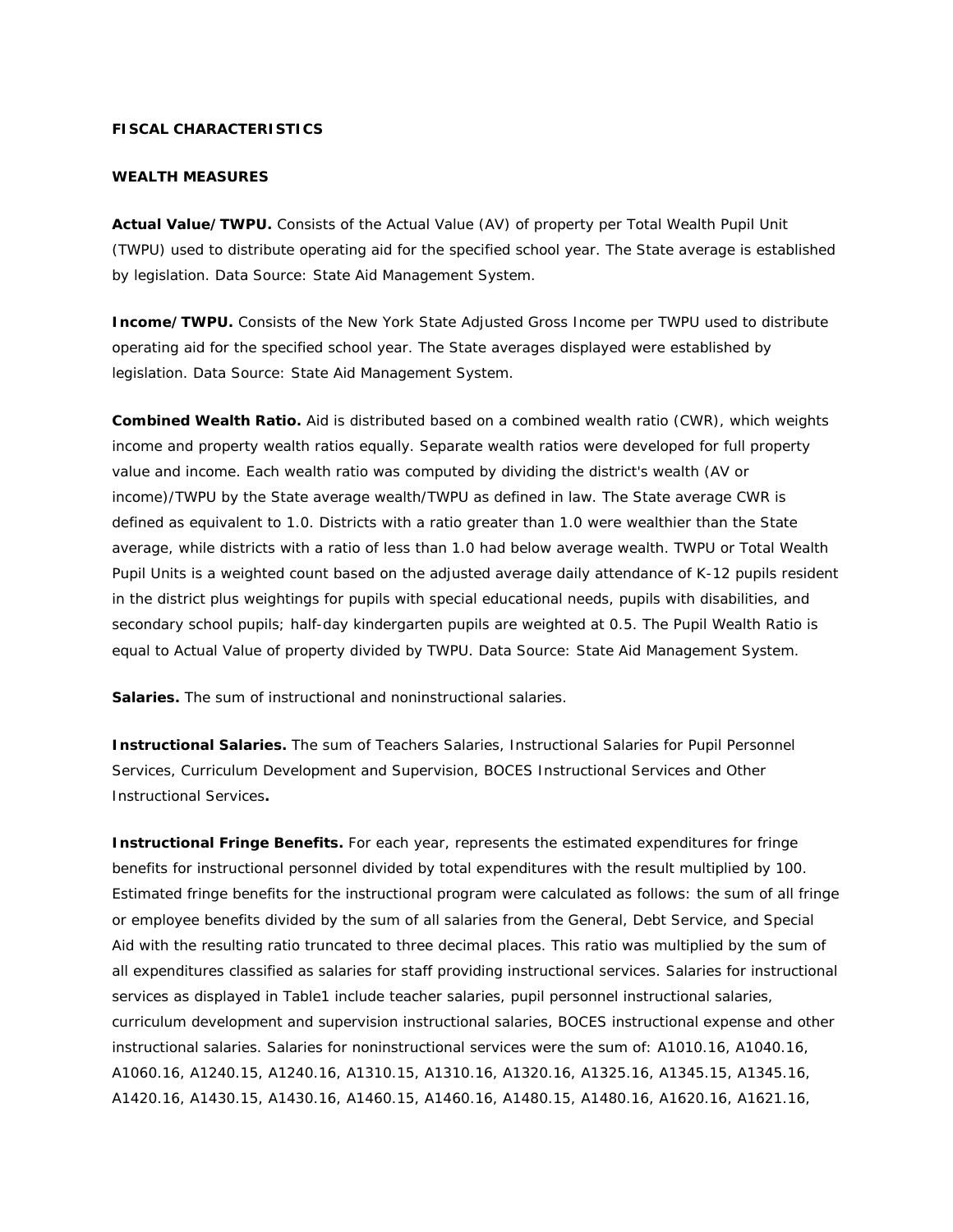A1660.16, A1670.16, A1680.16, A5510.15, A5510.16, A5530.16, A7140.15, A7140.16, A7310.15, A7310.16, A8060.15, A8060.16, A8070.16, F1620.16, F1621.16, F5510.16, F6293.15, F6393.16, F6320.15, F6320.16, F6322.15, F6322.16, F8060.15, F8060.16 and A1710.1

**Instructional Fringe/Total Expenditures.** Instructional Fringe Benefits divided by Total Expenditures.

**Fringe Benefit Rate.** Total Fringe Benefits divided by Total Salaries.

**Transfers to Capital Fund (A9950.9).** Account to be subtracted for adjusted expenditures.

**Adjusted Expenditures (Subtotal Minus Tuition 1 & A9950.9).** Expenditure Subtotal minus tuition 1 and A9950.9.

**IE1: Instructional Expenditures (Excluding Fringe Benefits).** The expenditures classified as instruction are: "Teacher Salaries", "PPS Instructional Salaries", "Curriculum Development\Supervision", "BOCES Instructional Expense", "Tuition ,1","Tuition 2", "Other Instructional Salaries" and "Other Instructional Expense". It should be noted that this calculation of instructional expenditures differs from instructional expense as defined in Regulations of the Commissioner. Differences include: 1) the calculation includes tuition paid to other New York State school districts (excluding Special Act districts) as an instructional expenditure, whereas the definition of instructional expense excludes tuition paid to other New York State districts (excluding Special Act districts); and, 2) this calculation of instructional expenditures does not provide for a proration of employee benefits to the instructional program as does instructional expense.

**IE1 as a Percent of Total Expenditures.** For each year, this item (instructional expenditures excluding fringe benefits) as a percent of total expenditures was calculated as the sum of the expenditure categories classified as instructional divided by total expenditures with the result shown as a percent.

 calculation includes tuition paid to other New York State school districts (excluding Special Act tuition paid to other New York State districts (excluding Special Act districts); **IE2: Instructional Expenditures (Including Fringe Benefits).** The expenditures included under IE1 plus fringe benefits. It should be noted that this calculation of instructional expenditures differs from instructional expense as defined in Regulations of the Commissioner. Differences include: 1) the districts) as an instructional expenditure, whereas the definition of instructional expense excludes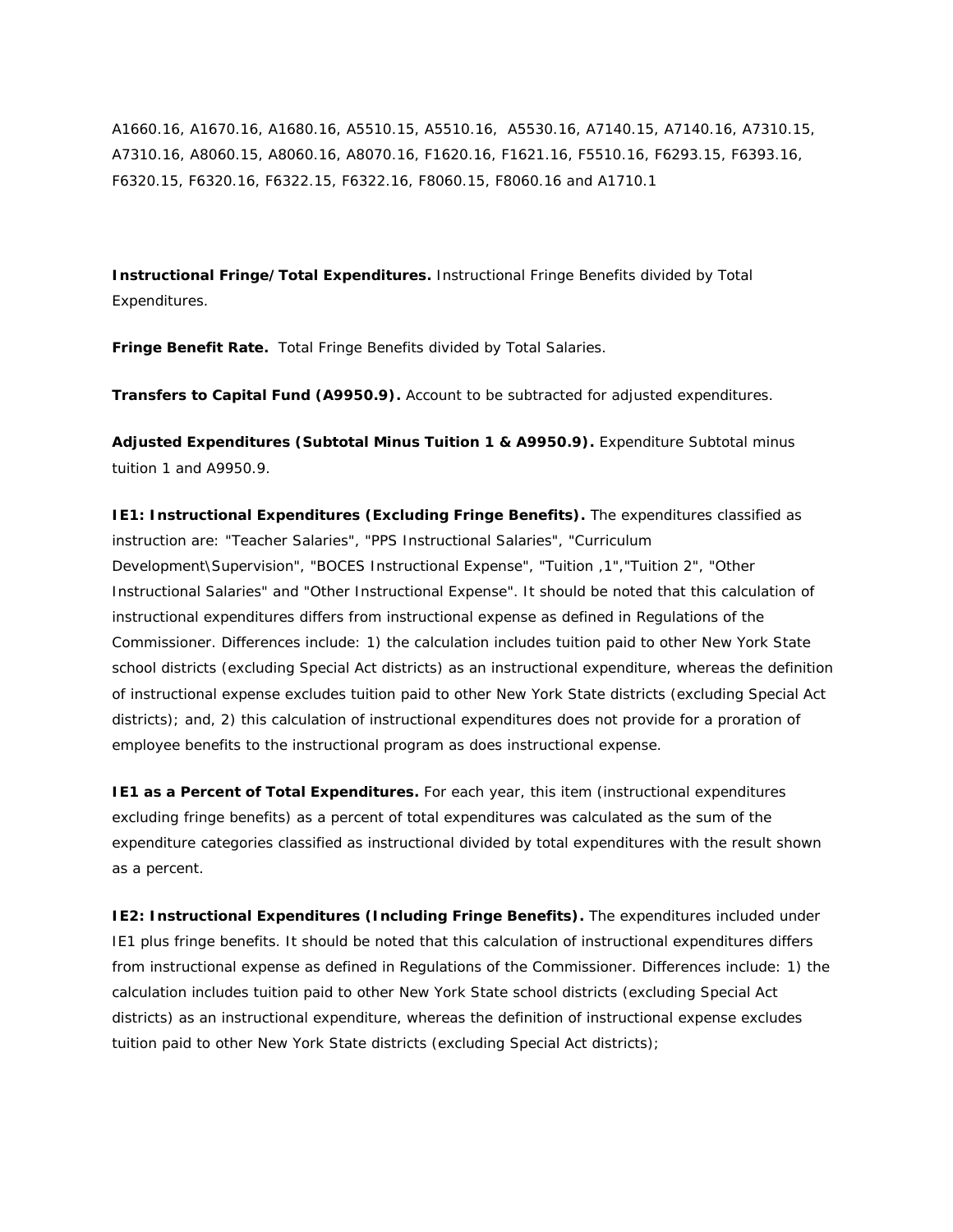**IE2 as a Percent of Total Expenditures.** For each year, this item as a percent of total expenditures was calculated as the sum of the expenditure categories classified as instructional (as displayed in Table 1) plus an estimate or proration of fringe benefits for individuals that provide the instructional program of the district, divided by the grand total expenditures (as displayed in Table 1) with the result shown as a percent.

This result was then added to the sum of the expenditure categories classified as instructional to yield total instructional expenditures. This calculation of instructional expenditures differs from instructional expense as defined in Regulations of the Commissioner. The primary difference is that the calculation includes tuition paid to other New York State school districts (excluding Special Act districts) as an instructional expenditure, whereas instructional expense does not include such expenditures.

**IE3: Instructional Expenditures Including Fringe Benefits (Less Tuition 1).**The expenditures included under IE1 minus Tuition 1. This item was based on instructional expenditures and adjusted expenditures as defined by Regulations of the Commissioner. The item consists of the estimated instructional expense (including fringe benefits) divided by adjusted expenditures with the result shown as a percent truncated to two decimal places.

Instructional expense was calculated as the sum of expenditures displayed for: "Teacher Salaries", "PPS Instructional Salaries", "Curriculum Development\Supervision", "BOCES Instructional Expense", "Tuition 2", "Other Instructional Salaries" and "Other Instructional Expense" plus a prorated amount for fringe benefits. This prorated amount was determined by applying the percentage that fringe benefits were of total salaries to instructional salaries.

**Instructional Expenditures as a % of Adjusted Expenditures.** IE3 divided by Adjusted Expenditures multiplied by 100.

 **LOCAL REVENUE EFFORT RATE.** This item is calculated by dividing local revenue by the actual property value of the district in the prior year, with the result multiplied by 1,000 and rounded to two decimal places. For example, a district's 2013 actual value was used in calculating the 2014-15 local revenue effort rate. The effort rate displayed for a central high school district was based on its local revenue and the sum of the full value of its elementary component districts. The effort rate for the component elementary districts was based on the local revenue raised specifically for the operation of its elementary district and the full value of the component district. The effort rate for residents of a central high and a component district would be higher than is displayed in this table, since local revenue was raised by both the component and central high districts. The effort rate for the State was based on a duplicated full value. That is the total actual value of property attributed to the central high school districts and their components were included in the State actual value total. Data Sources: ST-3 and State Aid Management System.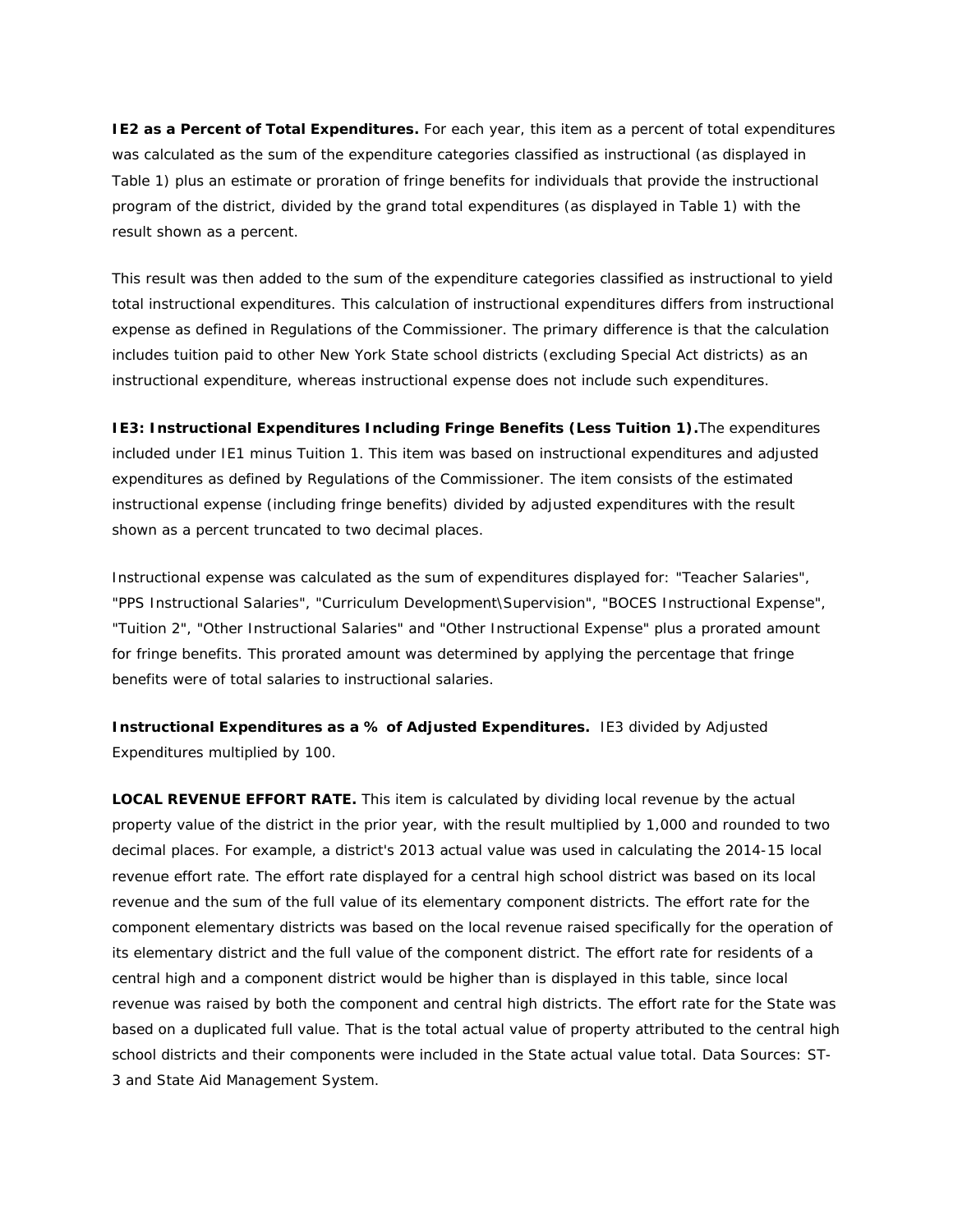# **CONVERSION OF CURRENT DOLLARS INTO CONSTANT DOLLARS**

Throughout the final report, current dollars are adjusted to reflect 2010-11 constant dollars. Several techniques of converting current dollars into constant dollars exist. These methods yield similar results but specific findings may differ due to the specific adjustments used. The method used in this study to calculate 2010-11 constant dollars was based on the Consumer Price Index - All Urban Consumers (CPI-U) U.S. City Average with 1982-84 = 100 and consisted of the following:

- 1. Calculation of a school year average CPI-U for 2010-11 and 2014-15. To calculate the school year index, the CPI-U indices for each month beginning with July and concluding with June were summed and divided by 12. The result was rounded to three decimal places.
- 2. A constant dollar adjustment was calculated. The adjustment was determined by dividing the CPI-U average for the 2010-11 year by the 2014-15 school year's CPI-U average. The result was rounded to four decimal places.

The CPI-U averages for the 2010-11 and 2014-15 school years were 221.083 and 236.675, respectively. To convert a 2013-14 expenditure of \$20,000 into 2009-10 constant dollars, the following calculations occur: 1) 221.083 / 236.675 =  $0.9341$ ; and 2) 0.9341 X \$20,000 = \$18,682.

Thus, a 2014-15 expenditure of \$20,000 had 2010-11 purchasing power of \$18,682. If the actual 2010-11 expenditures for the same item had been \$17,000, then the CPI adjusted percent change would be 9.9 percent [(\$18,682 - \$17,000)/\$17,000] \* 100. The CPI-U averages used in the report for the 2010-11 and 2014-15 school years are:

| CPI-U -- Years 2010-11 and 2014-15 |                    |                    |  |
|------------------------------------|--------------------|--------------------|--|
|                                    | CPI-U              | CPI-U              |  |
|                                    | 2010-11            | 2014-15            |  |
|                                    | <b>SCHOOL YEAR</b> | <b>SCHOOL YEAR</b> |  |
| <b>JULY</b>                        | 218.0              | 238.3              |  |
| <b>AUGUST</b>                      | 218.3              | 237.9              |  |
| <b>SEPTEMBER</b>                   | 218.4              | 238.0              |  |
| <b>OCTOBER</b>                     | 218.7              | 237.4              |  |
| <b>NOVEMBER</b>                    | 218.8              | 236.2              |  |
| <b>DECEMBER</b>                    | 219.2              | 236.2              |  |